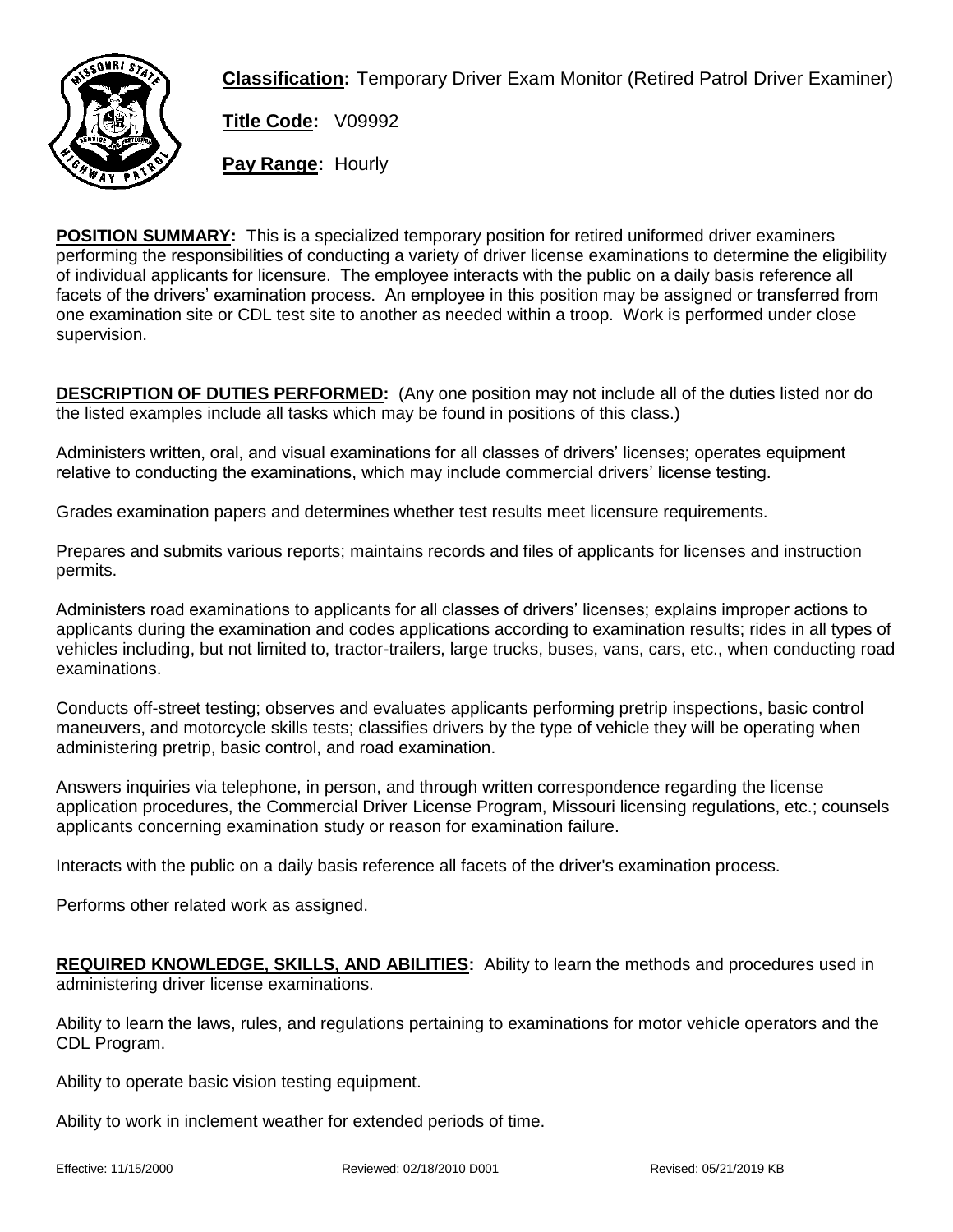Ability to verbally answer inquiries and explain testing procedures to applicants applying for licensure.

Ability to work independently with general supervision.

Ability to set up testing site and operate testing equipment.

Ability to enter and exit vehicles including large trucks and buses to conduct CDL or examination road tests.

Ability to exercise diplomacy and patience in dealing with the public.

Ability to provide own transportation to and from various testing sites during normally scheduled working hours.

Ability to operate a motor vehicle in accordance with Missouri State Highway Patrol policy and State of Missouri statutes.

Ability to operate basic office equipment as detailed in the description of duties.

Ability to handle restricted and confidential information in a professional manner and maintain the information as such.

Ability to communicate in English clearly and concisely, both orally and in writing.

Ability to establish and maintain harmonious working relations with others.

Ability to work with material that may be of a sexual nature relating to criminal activity (e.g., written material, photographs, and/or verbal language, etc.).

Ability to work hours as assigned.

**MINIMUM EXPERIENCE AND EDUCATION REQUIRED:** (The following represents the minimum qualifications used to accept applicants, provided that equivalent substitution will be permitted in case of deficiencies in either experience or education.)

Possession of a high school diploma or equivalent.

Must be a retired uniformed driver examiner of the Missouri State Highway Patrol.

**NECESSARY SPECIAL REQUIREMENTS:** Must never been convicted of a felony or any crime involving moral turpitude or have any indictment or information pending for any offense involving moral turpitude.

Must possess and maintain valid Drivers' License.

Driver Examiners assigned to administer the CDL skills test must have successfully completed the Commercial Driver License Examiner Training course prior to administering CDL skills tests.

Retired driver examiners hired to perform the same job functions as full-time uniformed civilian personnel may be required to follow the same standards for uniform wear. Commanders will advise retired driver examiner applicants of any uniform requirements.

Retired driver examiners may be required to furnish a vehicle to transport required materials and equipment.